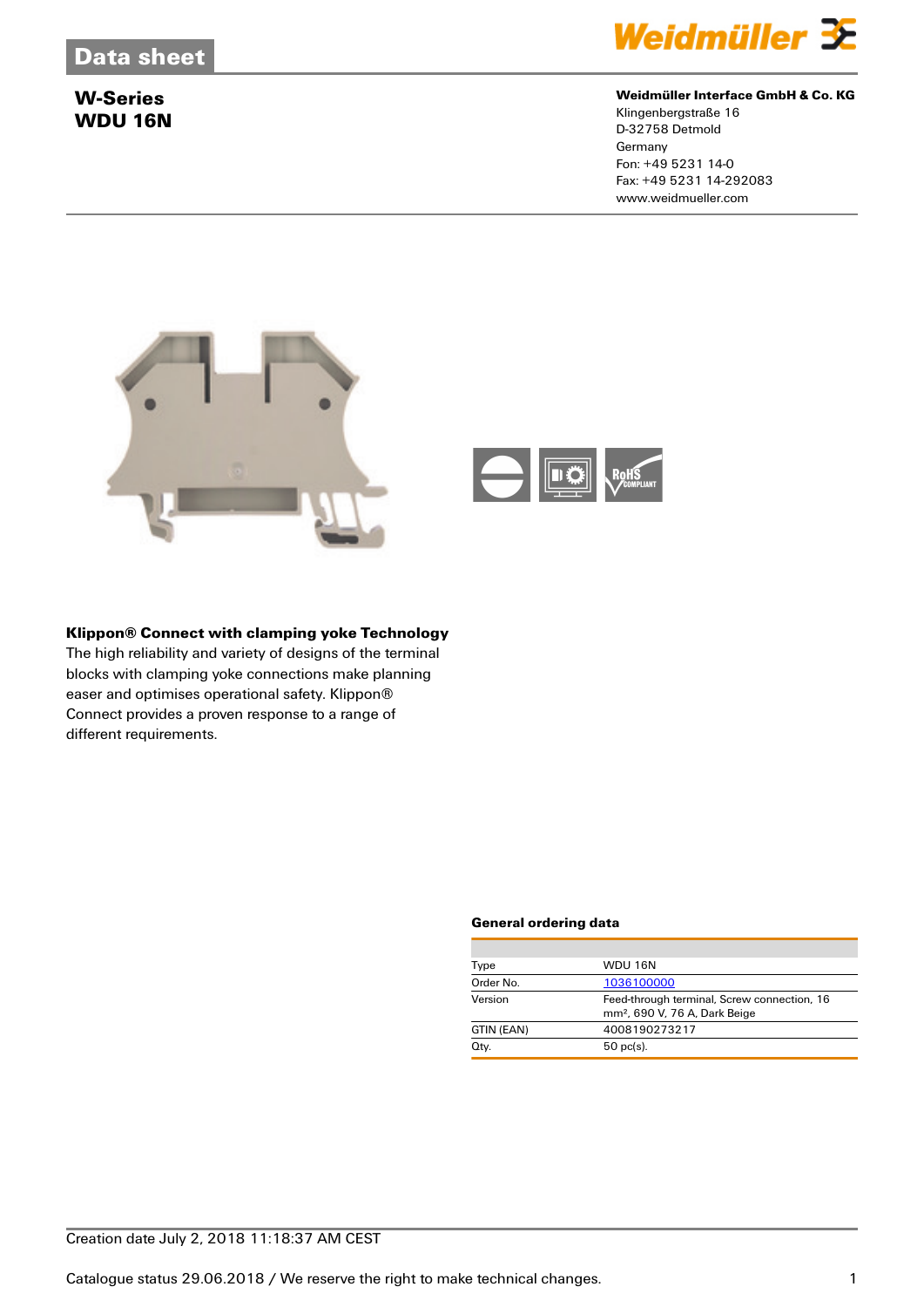# **Technical data**

**Dimensions and weights**



### **Weidmüller Interface GmbH & Co. KG**

Klingenbergstraße 16 D-32758 Detmold Germany Fon: +49 5231 14-0 Fax: +49 5231 14-292083

| Width                                 | $12 \text{ mm}$      | Width (inches)                                                                 | 0.472 inch       |
|---------------------------------------|----------------------|--------------------------------------------------------------------------------|------------------|
| Height                                | 60 mm                | Height (inches)                                                                | 2.362 inch       |
| Depth                                 | 46.5 mm              | Depth (inches)                                                                 | 1.831 inch       |
| Depth including DIN rail              | 47 mm                | Weight                                                                         | 24.85q           |
| Net weight                            | 24.08 <sub>q</sub>   |                                                                                |                  |
| <b>Temperatures</b>                   |                      |                                                                                |                  |
| Continuous operating temp., min.      | $-50 °C$             | Continuous operating temp., max.                                               | 120 °C           |
| <b>Material data</b>                  |                      |                                                                                |                  |
|                                       |                      |                                                                                |                  |
| Material                              | Wemid                | Colour                                                                         | Dark Beige       |
| UL 94 flammability rating             | $V-0$                |                                                                                |                  |
| <b>System specifications</b>          |                      |                                                                                |                  |
|                                       | Screw connection.    |                                                                                |                  |
| Version                               | for screwable cross- | Tightening torque (clamping screw for<br>copper conductors)                    |                  |
|                                       | connection           |                                                                                | 1.22.4 Nm        |
| End cover plate required              | No                   | Number of potentials                                                           | $\mathbf{1}$     |
| Number of levels                      | $\mathbf{1}$         | No. of clamping points per level                                               | $\overline{2}$   |
| Number of potentials per tier         | $\mathbf{1}$         | Levels cross-connected internally                                              | No               |
| PE connection                         | No                   | Mounting rail                                                                  | <b>TS 35</b>     |
| N-function                            | No                   | PE function                                                                    | No               |
| <b>PEN</b> function                   | Yes                  |                                                                                |                  |
|                                       |                      | 2 clampable conductors (H05V/H07V) with equal cross-section (rated connection) |                  |
| Wire connection cross section, finely |                      | Wire cross-section, finely stranded, two                                       |                  |
| stranded, two clampable wires, min.   | $1.5 \text{ mm}^2$   | clampable wires, max.                                                          | $4 \text{ mm}^2$ |
| Wire connection cross section, finely |                      | Wire connection cross section, finely                                          |                  |
| stranded with wire-end ferrules DIN   |                      | stranded with wire-end ferrules DIN                                            |                  |
| 46228/1, 2 clampable wires, min.      | $1.5 \text{ mm}^2$   | 46228/1, 2 clampable wires, max.                                               | $4 \text{ mm}^2$ |
| <b>Additional technical data</b>      |                      |                                                                                |                  |
|                                       |                      |                                                                                |                  |
| <b>Explosion-tested version</b>       | No                   | Number of similar terminals                                                    | 1                |
| Open sides                            | closed               | Type of mounting                                                               | Snap-on          |
| <b>CSA rating data</b>                |                      |                                                                                |                  |
| Certificate No. (CSA)                 | 200039-1057876       | Current size C (CSA)                                                           | 70 A             |
| Current size D (CSA)                  | 5A                   | Voltage size C (CSA)                                                           | 300 V            |
| Voltage size D (CSA)                  | 600 V                | Wire cross section max. (CSA)                                                  | 6 AWG            |
| Wire cross section min. (CSA)         | <b>14 AWG</b>        |                                                                                |                  |
|                                       |                      |                                                                                |                  |

## Creation date July 2, 2018 11:18:37 AM CEST

Catalogue status 29.06.2018 / We reserve the right to make technical changes. 2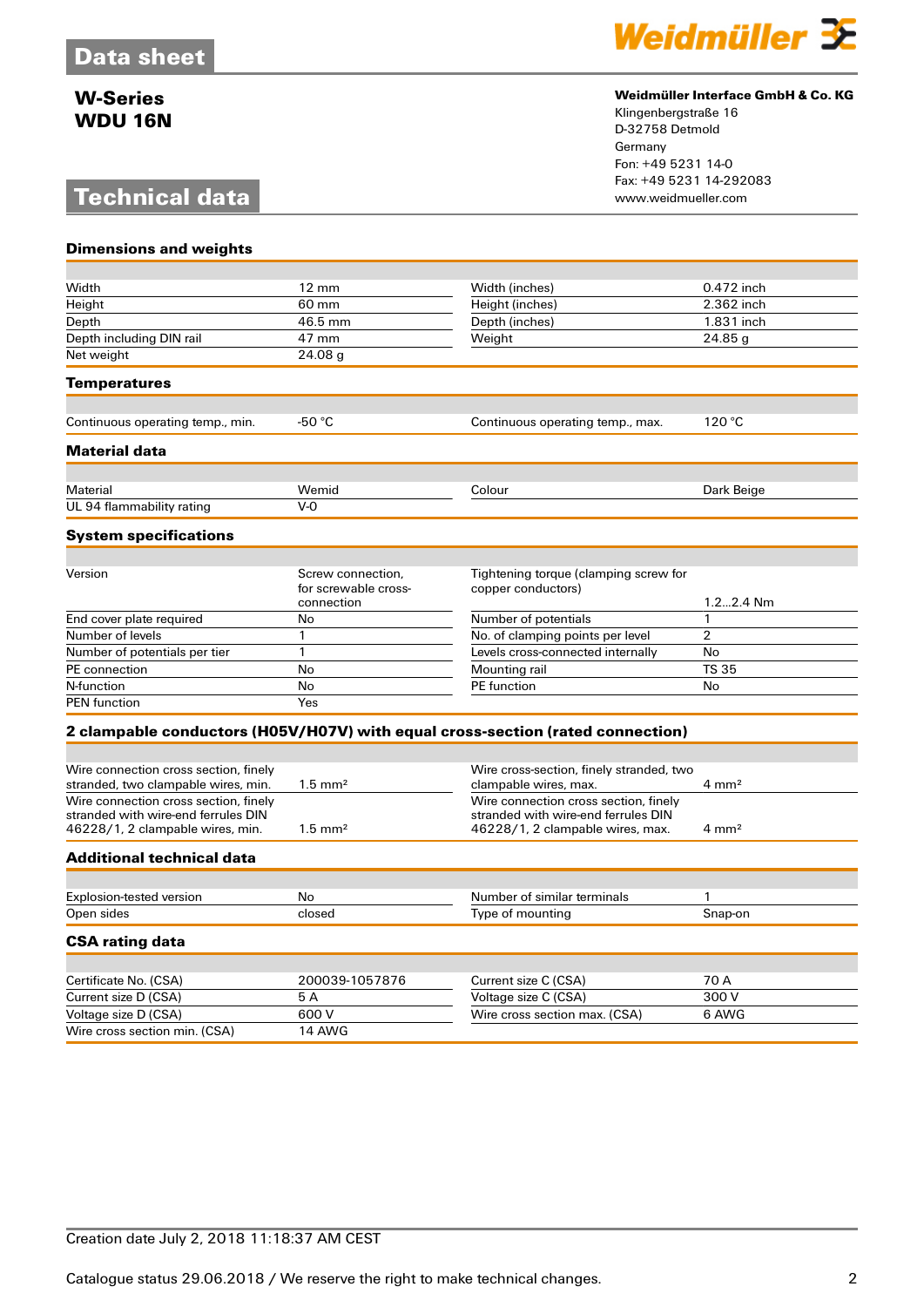# **Technical data**

**Conductors for clamping (rated connection)**



#### **Weidmüller Interface GmbH & Co. KG**

Klingenbergstraße 16 D-32758 Detmold Germany Fon: +49 5231 14-0 Fax: +49 5231 14-292083

| Blade size                                                                                    | $1.0 \times 5.5$ mm | Clamping range, max.                                                                          | $25 \text{ mm}^2$     |
|-----------------------------------------------------------------------------------------------|---------------------|-----------------------------------------------------------------------------------------------|-----------------------|
| Clamping range, min.                                                                          | $1.5 \text{ mm}^2$  | Clamping screw                                                                                | M <sub>4</sub>        |
| Connection cross-section, stranded,<br>max.                                                   | $25 \text{ mm}^2$   | Connection cross-section, stranded, min.                                                      | $1.5 \text{ mm}^2$    |
| <b>Connection direction</b>                                                                   | on side             | Gauge to IEC 60947-1                                                                          | <b>B7</b>             |
|                                                                                               |                     |                                                                                               |                       |
| Number of connections                                                                         | $\overline{2}$      | Stripping length                                                                              | $12 \text{ mm}$       |
| Tightening torque, max.                                                                       | 2.4 Nm              | Tightening torque, min.                                                                       | $1.2$ Nm              |
| Torque level with DMS electric<br>screwdriver                                                 | 4                   | Type of connection                                                                            | Screw connection      |
| Wire connection cross section AWG,                                                            |                     | Wire connection cross section AWG.                                                            |                       |
| max.                                                                                          | AWG 6               | min.                                                                                          | <b>AWG 14</b>         |
| Wire connection cross section, finely<br>stranded, max.                                       | $16 \text{ mm}^2$   | Wire connection cross-section, finely<br>stranded with wire-end ferrules DIN<br>46228/1, max. | $16 \text{ mm}^2$     |
| Wire connection cross-section, finely<br>stranded with wire-end ferrules DIN<br>46228/1, min. | $1.5 \text{ mm}^2$  | Wire connection cross-section, finely<br>stranded with wire-end ferrules DIN<br>46228/4, max. | $16 \text{ mm}^2$     |
| Wire connection cross-section, finely<br>stranded with wire-end ferrules DIN<br>46228/4, min. | $1.5 \text{ mm}^2$  | Wire connection cross-section, finely<br>stranded, min.                                       | $1.5$ mm <sup>2</sup> |
| Wire connection cross-section, solid                                                          |                     | Wire connection cross-section, solid                                                          |                       |
| core, max.                                                                                    | $16 \text{ mm}^2$   | core, min.                                                                                    | $1.5$ mm <sup>2</sup> |
| Rating data                                                                                   |                     |                                                                                               |                       |
| Rated cross-section                                                                           | $16 \text{ mm}^2$   | Rated voltage                                                                                 | 690 V                 |
| Rated current                                                                                 | 76 A                | Current at maximum wires                                                                      | 101 A                 |
| Standards                                                                                     | IEC 60947-7-1       | Volume resistance according to IEC<br>60947-7-x                                               | $0.42 \text{ mA}$     |
| Rated impulse withstand voltage                                                               | 8 kV                | Pollution severity                                                                            | 3                     |
| UL rating data                                                                                |                     |                                                                                               |                       |
|                                                                                               | E60693              |                                                                                               |                       |
| Certificate No. (UR)<br>Conductor size Factory wiring min. (UR) 14 AWG                        |                     | Conductor size Factory wiring max. (UR) 6 AWG<br>Conductor size Field wiring max. (UR)        | 6 AWG                 |
|                                                                                               | 14 AWG              |                                                                                               | 70 A                  |
| Conductor size Field wiring min. (UR)                                                         |                     | Current size B (UR)                                                                           | 600 V                 |
| Current size C (UR)                                                                           | 70 A                | Voltage size B (UR)                                                                           |                       |
| Voltage size C (UR)                                                                           | 600 V               |                                                                                               |                       |
| <b>Classifications</b>                                                                        |                     |                                                                                               |                       |
|                                                                                               |                     |                                                                                               |                       |
| <b>ETIM 3.0</b>                                                                               | EC000897            | <b>ETIM 4.0</b>                                                                               | EC000897              |
| <b>ETIM 5.0</b>                                                                               | EC000897            | <b>ETIM 6.0</b>                                                                               | EC000897              |
| <b>UNSPSC</b>                                                                                 | 30-21-18-11         | eClass 5.1                                                                                    | 27-14-11-20           |
| eClass 6.2                                                                                    | 27-14-11-20         | eClass 7.1                                                                                    | 27-14-11-20           |
| eClass 8.1                                                                                    | 27-14-11-20         | eClass 9.0                                                                                    | 27-14-11-20           |
| eClass 9.1                                                                                    | 27-14-11-20         |                                                                                               |                       |
|                                                                                               |                     |                                                                                               |                       |

### **Product information**

| Descriptive text ordering data  | 1000 VDC rated voltage tested.                                               |
|---------------------------------|------------------------------------------------------------------------------|
| Descriptive text technical data | AWG 6/7 and H07V-R25 tighten with a tightening torque of 1.5 Nm.             |
| Descriptive text accessories    | Cross-connections, socket and test plug, see section "W series accessories". |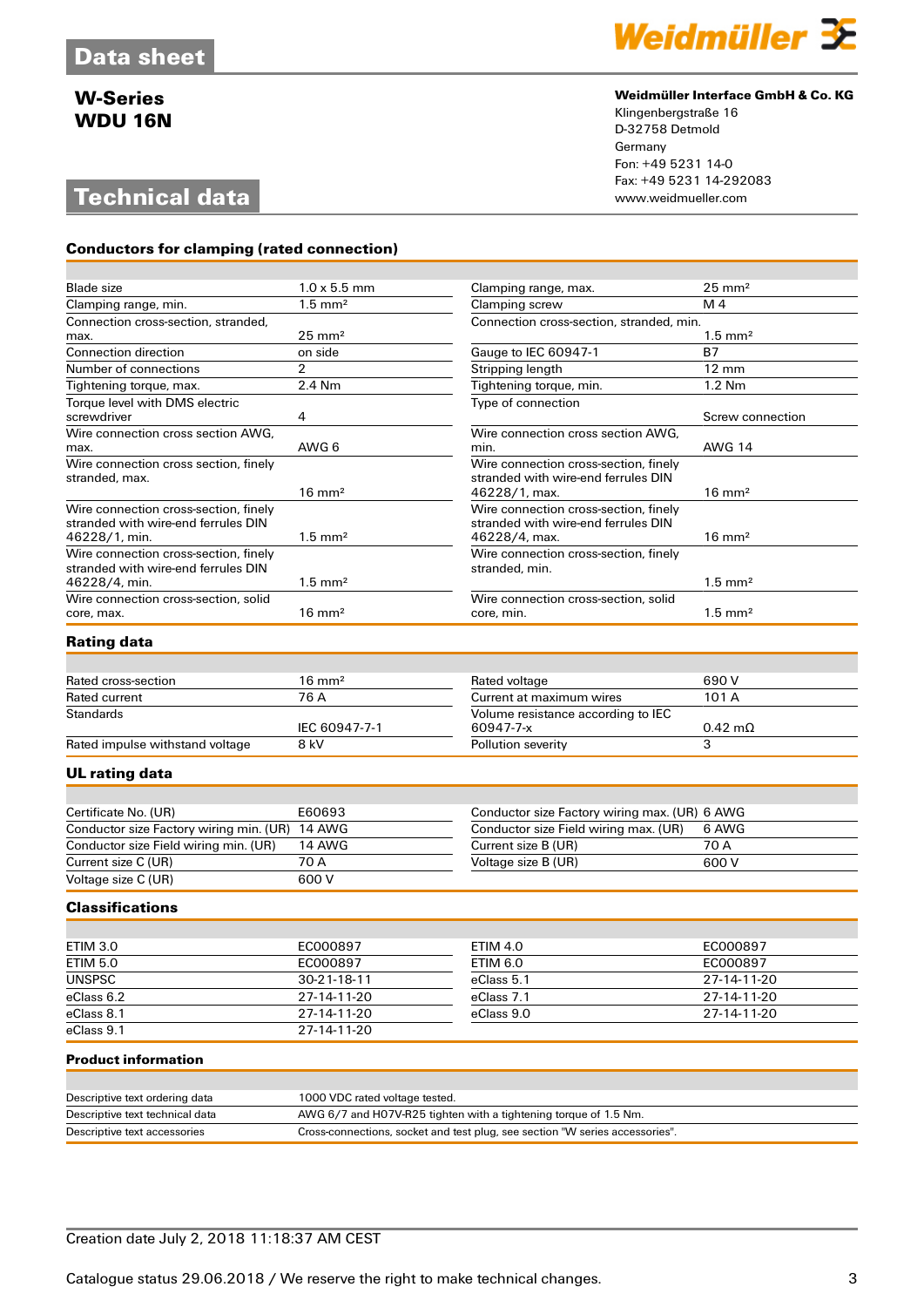# **Technical data**



### **Weidmüller Interface GmbH & Co. KG**

Klingenbergstraße 16 D-32758 Detmold Germany Fon: +49 5231 14-0 Fax: +49 5231 14-292083

| <b>Approvals</b>                 |                                    |
|----------------------------------|------------------------------------|
|                                  |                                    |
| Approvals                        |                                    |
| <b>ROHS</b>                      | Conform                            |
| <b>Downloads</b>                 |                                    |
|                                  |                                    |
| Approval/Certificate/Document of |                                    |
| Conformity                       | DE PT1001 20160414 147 ISSUE01.pdf |
| Brochure/Catalogue               | <b>CAT 1 TERM 16/17 EN</b>         |
| <b>Engineering Data</b>          | <b>EPLAN, WSCAD, Zuken E3.S</b>    |
| <b>Safety note</b>               |                                    |
|                                  |                                    |
| Safety notice                    | <b>Safety Information</b>          |